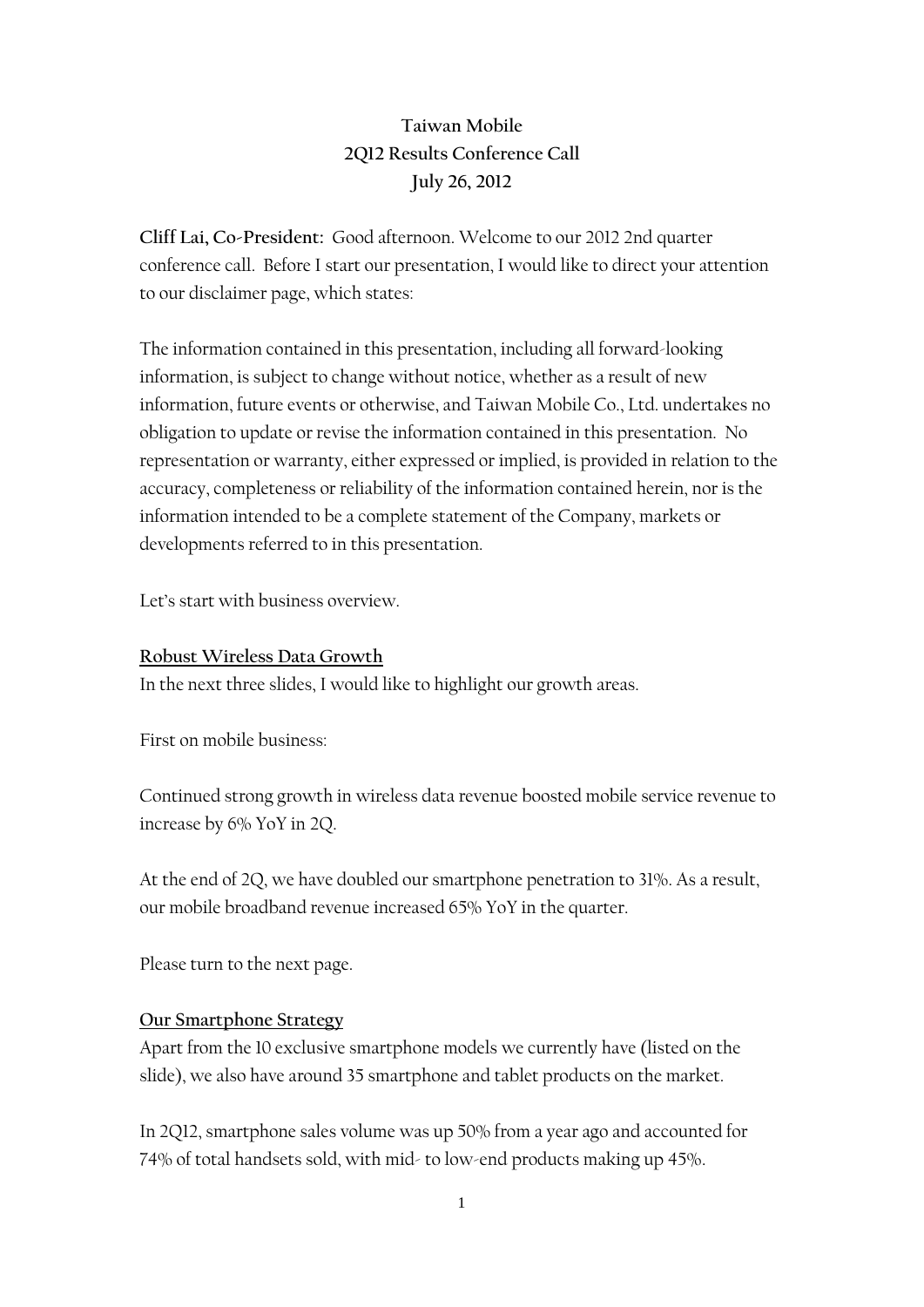Year to date, smartphone users' ARPU remained at nearly 2 times that of postpaid's with stable payback period.

Please turn to the next page.

### **CATV Growth Catalysts**

As indicated in the table, our internet subscriber number increase of 11% and DTV customer number growth of 79% are all higher than the 1% subscriber rise in analogue TV services in 2Q12.

And our cable internet ARPU continued trending up, with high-speed (i.e. 20M& above) subscriber mix rose to 21% in June vs. 1% a year ago.

Please turn to the next page.

#### **New Product & Service**

This page of new products and services we launched during the 2nd quarter is for your reference.

I will turn the mic to Vivien on our financial results.

#### **Result Summary**

**Vivien Hsu, Co-President:** For our financial results, TWM attained better operating leverage in 2Q12 with service revenue YoY growth more than offseting the increased marketing expenses related to smartphone adoptions. In addition, we continued to benefit from savings of network/traffic costs. Therefore, we grew our consolidated EBITDA by 9% YoY in 2Q12.

In 2Q12, the combined service revenue of the three business groups achieved its guidance. Negatively affected by weak spending sentiment, momo failed to live up to our expectations in 2Q12. Having said that, the consolidated EBITDA still managed to meet its target, attributed to expense disciplines.

With EBITDA meeting 2Q12 guidance plus higher-than-expected non-operating income, our 2Q12 net profit was better than forecasted.

For the first six months of this year, our EPS came in at NT\$2.70, up 19% YoY and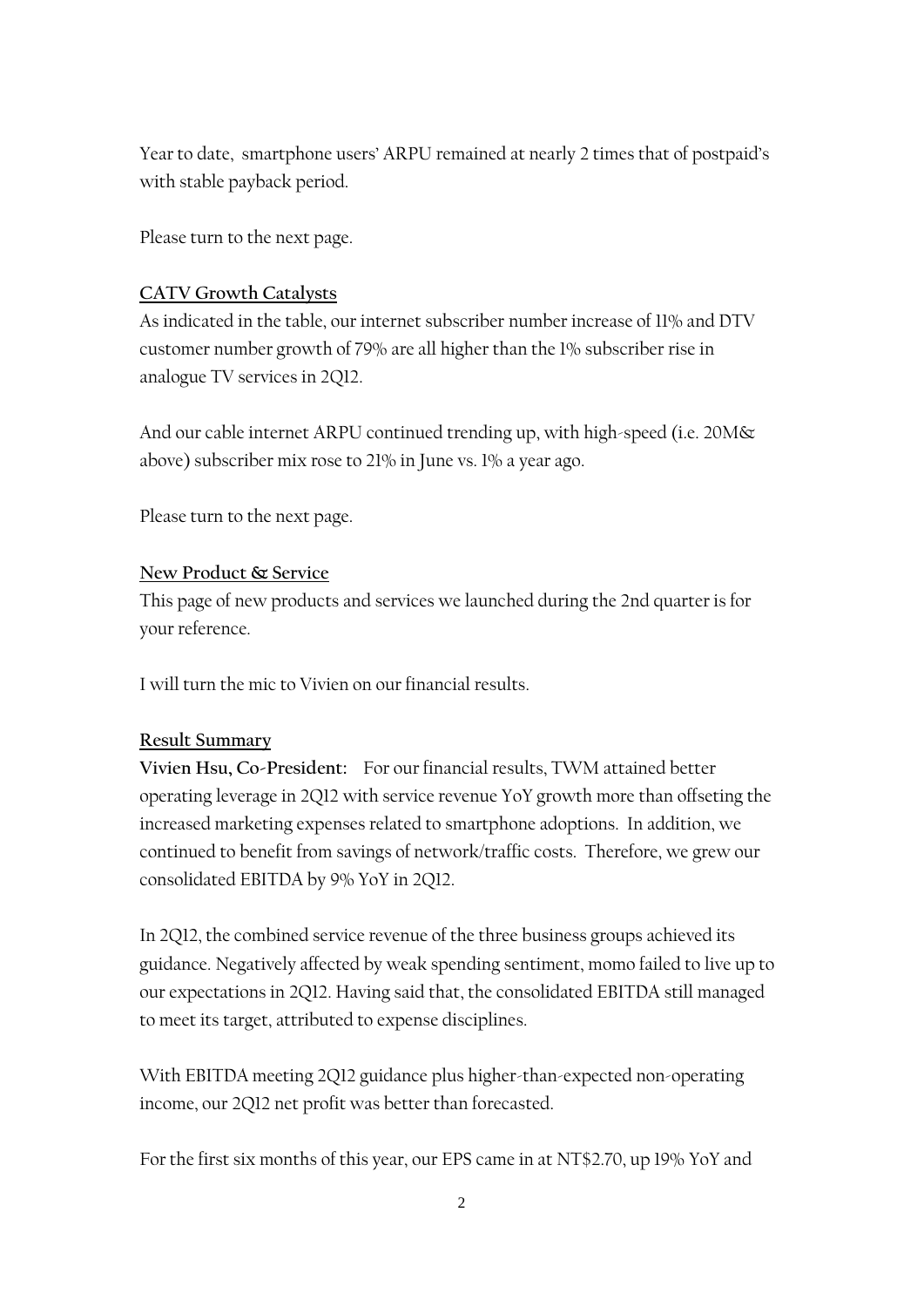reaching 51% of our full-year target of NT\$5.34.

Please turn to the next page for our operating performance by business group.

#### **Divisional Performance**

Our CBG started seeing profitable growth in 2Q12. Both CBG and EBG saw notable QoQ and YoY EBITDA increases on the back of accelerated revenue growth and controlled expenses.

HBG's profit increase came from 1) better economies of scale and 2) a higher blended ARPU as a result of selling more services to the same household.

Despite a steady increase in momo's online shopping business, its TV shopping business performance was less than satisfactory in 2Q12.

Let me turn the presentation over to Rosie for balance sheet and cash flow analyses.

#### **Balance Sheet Analysis**

**Rosie, CFO & Spokesperson:** On the balance sheet:

#### Assets:

Compared to a year ago, 2Q12 cash level was lower due to more repayment of shortterm borrowings for the quarter. YoY increases in inventory and intangible assets arose from the inclusion of momo and growing smartphone sales. Long-term investment decreased YoY, due mainly to the impairment loss of our Taiwan High Speed Rail investment made in 3Q11.

#### Liabilities & Shareholders' Equity:

Other current liabilities increased from a quarter ago because of the NT\$13.9bn dividend payable, which is scheduled to be paid on July 27, 2012. Gross debt balance fell to NT\$9.8bn due to a NT\$3.77bn short-term borrowing repayment in 2Q12. As a result, our net debt further declined to NT\$3.7bn by the end of 2Q. The NT\$1.76bn top-up of dividends reduced the balance of un-appropriated earnings and special reserve.

#### Ratio Analysis

The reduction in short-term debts improved our net debt to EBITDA and net debt to equity ratios. In 3Q12, we expect to gear up again to finance dividend payments.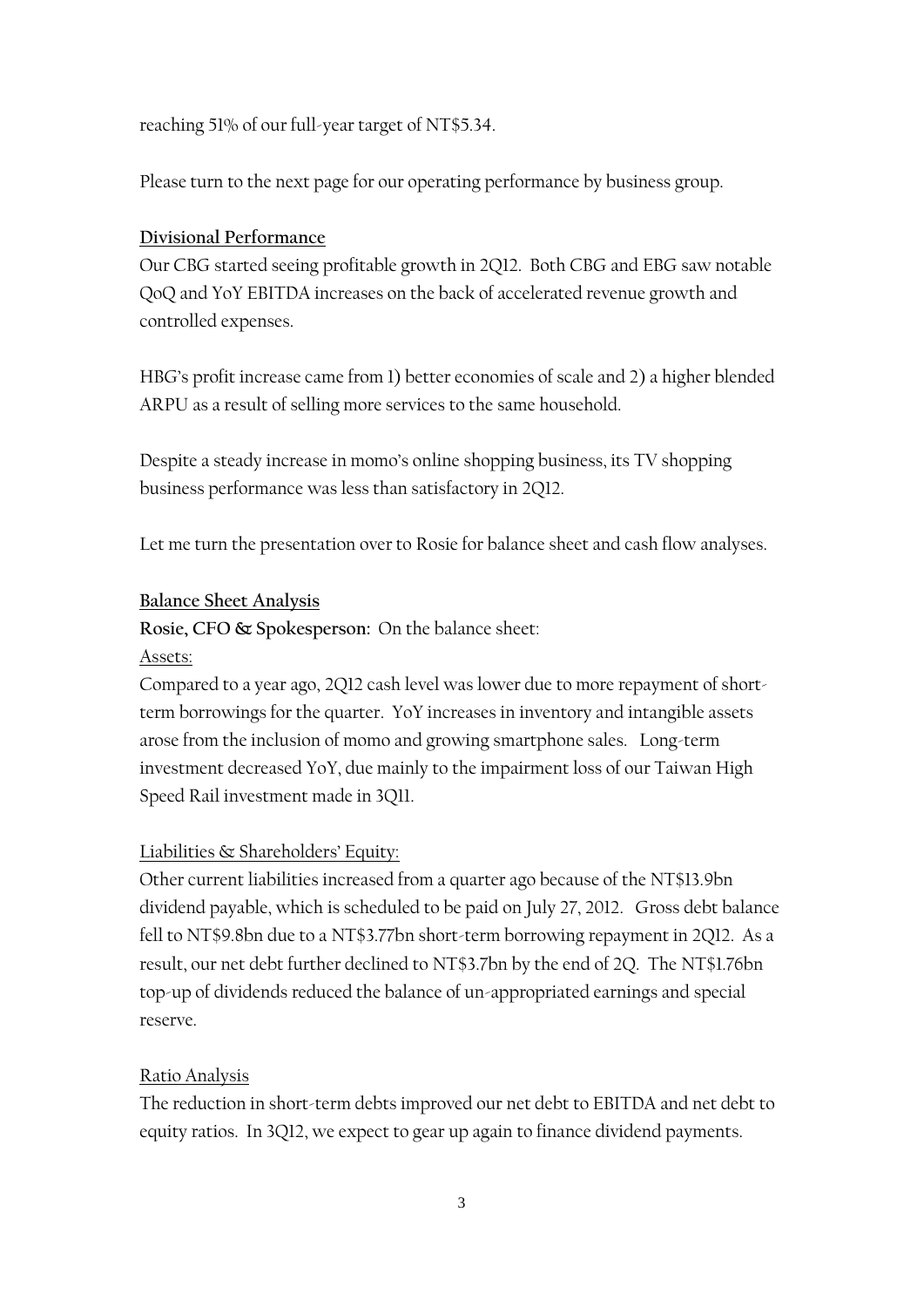Let's turn to the next page for cash flow analysis.

# **Cash Flow Analysis**

Operating cash inflows for the quarter increased sequentially primarily due to a rise in net income.

Net investing cash outflow in 2Q12 was primarily for the NT\$1.68bn in cash capex.

The NT\$3.77bn short-term borrowing repayment was the main cash outflow for financing activities during the quarter.

# Capex and Free Cash Flow Analysis

Cash capex in 1H totaled NT\$3.42bn. We estimate group capex to be more back-end loaded as the majority of IDC (internet data center) construction and 3G expansion payments will be made in 2H12.

1H free cash flow netted NT\$8bn, translating into an annualized yield of 6%.

On July 26, the Board approved an additional NT\$1bn capital expenditure in 2012 to accelerate 3G data capacity expansions. The group's capex budget would be raised to around NT\$11.8bn, of which NT\$6.7bn will be for mobile, NT\$2.8bn for the construction and equipments of the IDC, NT\$1.4bn for fixed-line other than IDC, NT\$0.9bn for CATV and the other subsidiaries.

Let me turn the mic back to Vivian for event update and key message.

### **Event Update**

**Vivian:**

This slide lists the awards we have recently received for your reference

# (The slide shows*:*

### Award & Recognition

- Ranked 1st in the "Info Tech 100 Taiwan" and 8th in the "Info Tech 100 Asia" by Business Next Magazine.
- Won the "Trusted Brand Gold Award" by Reader's Digest for the ninth consecutive year.
- For the fifth time, winner of the "Corporate Social Responsibility Award" by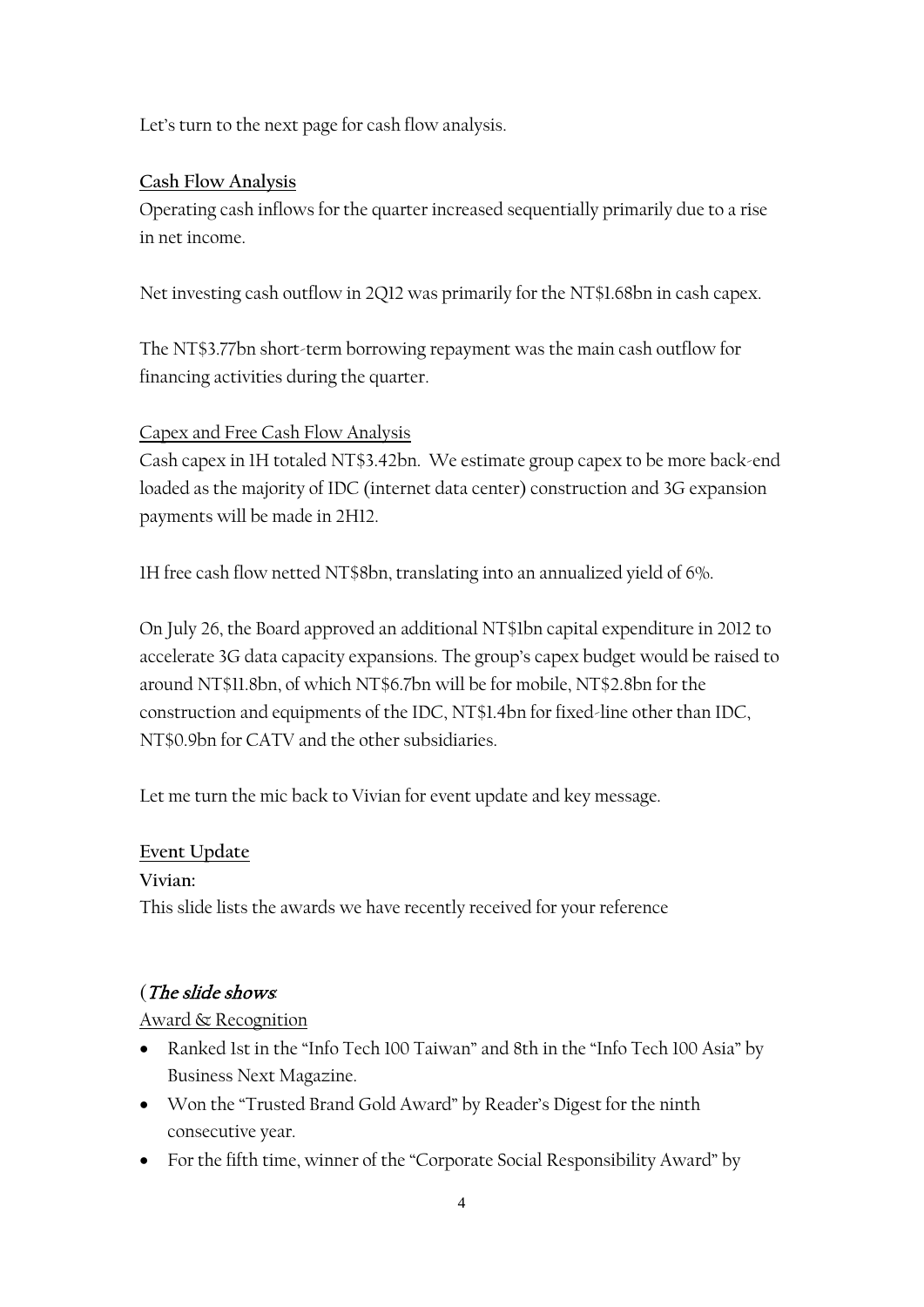Global Views Monthly, this year, in the categories of Community Care and Overall Performance.

• Received the highest rating of A++ and ranked as one of the top 10 listed companies in "Transparency and Information Disclosure" by the Securities and Futures Institute for the seventh consecutive year. )

Please turn to the key message page.

#### **Key Message**

To wrap our presentation, we would like to summarize the key message as:

To meet increased demand for data, we have stepped up our efforts to further build out our network. These efforts will continue prudently. Overall, we reiterate our confidence in achieving our 2012 targets.

Now, we would like to open the floor for questions answers.

# **Q & A**

Chate Benchavitvilai, Credit Suisse HK: *I have four questions. The f<sup>t</sup> question is* regarding the capex. I understand about the increase in capex near term. Would you be able share with us, what is your view in terms of the capex picture into next year and maybe a couple of years ahead as well? Do you expect capex to go back to the level you spent last year, like 8% or 9% of sales, or should it remain closer to the current level like 10%-12% of sales?

2<sup>nd</sup> question is regarding the mobile data pricing. I understand there's still no plan to move away from unlimited in Taiwan, what's your view on that? Is it time to try to monetize data usage more from here?

3<sup>rd</sup> question is regarding your recent promotions including 1GB data usage for only NT\$50 per month. I understand that the pricing is quite aggressive even though it's a longer lock up of 30 months. Is the reason you introduce this package is because it is time to lower the price a little to grow the smartphone base or is it just a symptom of competition?

The  $4<sup>th</sup>$  question is subscriber net addition breakdown of the high-end, mediumend and low-end smartphone subscribers.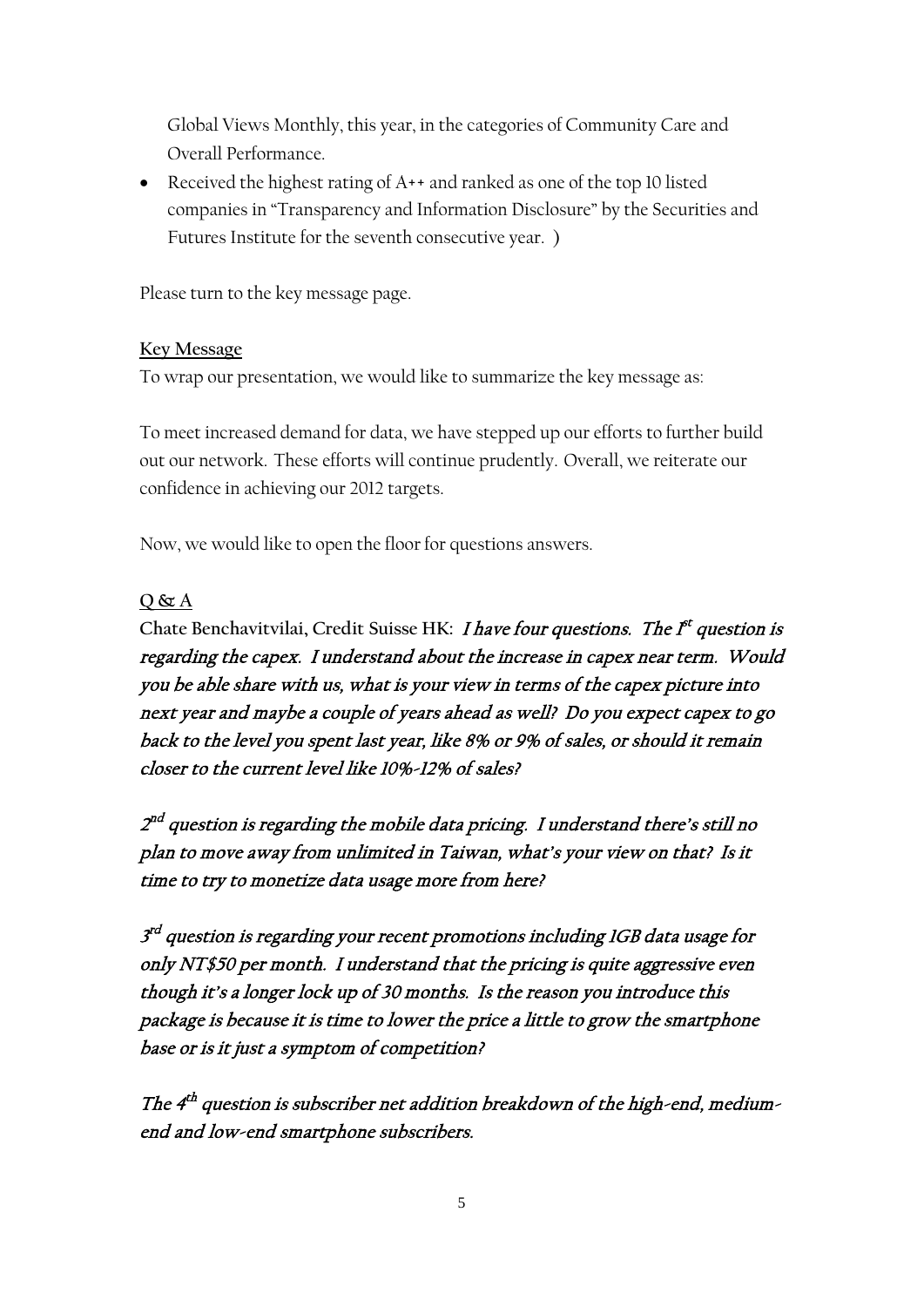**Rosie:** Capex picture for the next few years, I would say strip off the NT\$2.8 billion from this year's capex number of NT\$11.8 billion, then it will be NT\$9 billion, of which NT\$6.7 billion is from the mobile front. The NT\$6.7bn mobile capex, slightly up from our previous year's number, is a reflection of increasing data usage demand. And that should continue.

As for your  $2<sup>nd</sup>$  question on the unlimited data rate plan, Cliff will have a clearer picture for you.

**Cliff:** At the moment, we are still talking to the NCC. And, at this moment, there is no final decision made by the NCC regarding what should be the approach if we move away from the all-you-can-eat tariff plan. We continue to negotiate with the NCC. I think the all-you-can-eat tariff plan will be here and not be away until, at least, the 4Q, because up to now, NCC hasn't suggested any proposal yet.

As for the  $3<sup>rd</sup>$  question, the tariff is only a promotion. In the 2Q, we see more uptake in the lower end smartphone. So, the tariff we use is to try to move more subscribers to use smartphone and we recognize a lot of low-end smartphone users may not need all-you-can-eat tariff, but they are not used to using mobile internet. Therefore, it's a way to try to attract users to switch to smartphone and try to educate them to use the mobile internet. So, it's not due to competition, but rather trying to move our installed base to smartphone and mobile internet usage. The current mixture of highend (above NT\$9,000) takes up roughly 55% of our sales. And below NT\$9,000 takes up roughly 45% of our sales volume.

**Chate**: *Just two follow-up questions if I may. The first question is regarding the unlimited data. So, we need to wait on the NCC to make a decision on this as well?*

**Cliff**: Yes.

**Chate**: *And the operators can't just go ahead and do it.*

**Cliff**: No. Can not.

**Chate**: *The 2nd follow-up is on the new promotions. Don't you think this would actually cannibalize your medium-end and some of your high-end? 1GB of data is not a small amount of data.*

**Cliff**: Well, because the promotion rate ends after the subscriber uses it for six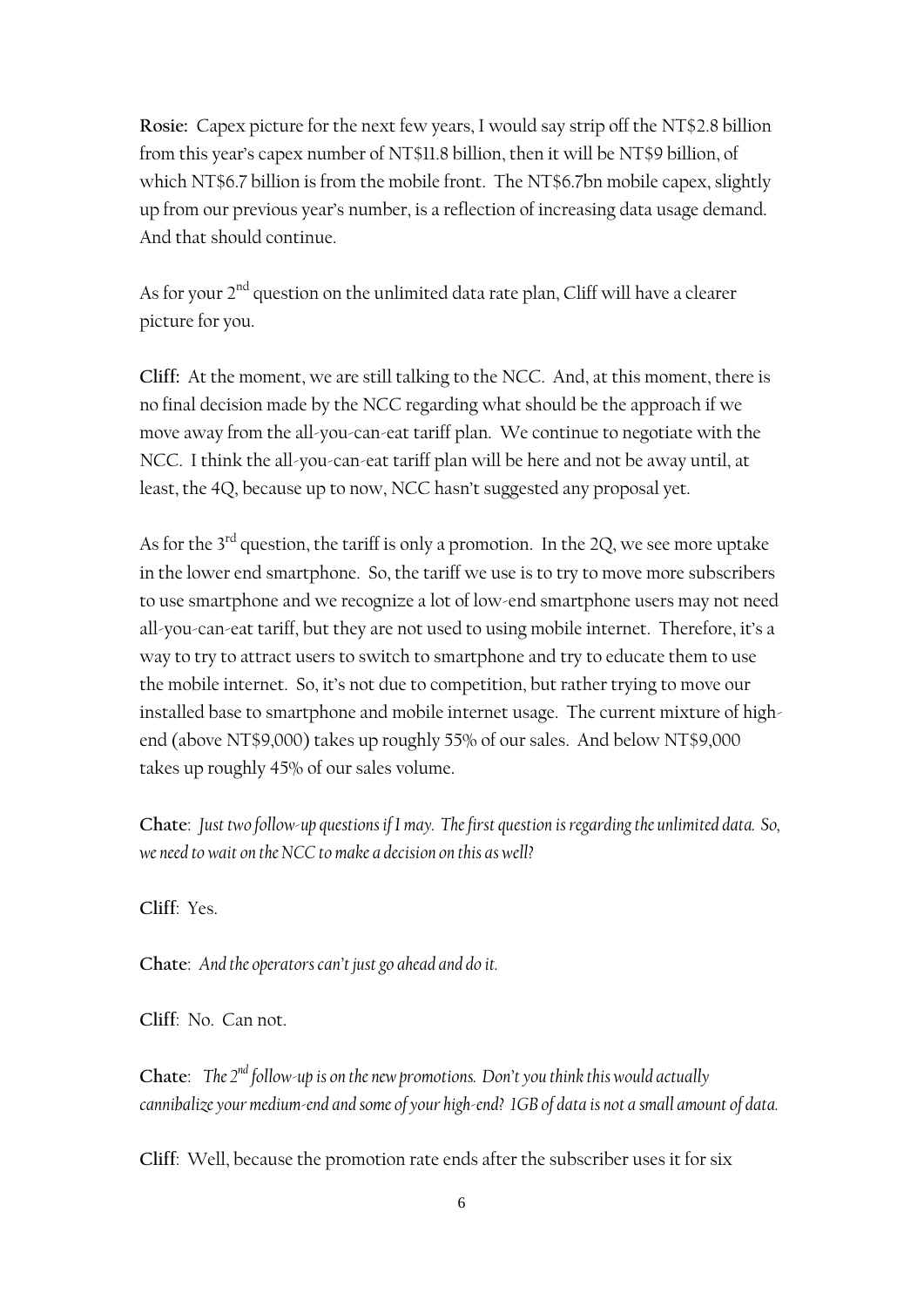months. If we don't give them a decent bandwidth, it will only discourage them from using it. Based on our experience, you are quite right. A smartphone user, if they don't use mobile internet a lot, 1GB is enough. As I said, this is used to educate them. So that when they use it, if they are always under 1GB, maybe they'll subscribe to another one next time like 800MB or 400MB or 500MB will be good enough. Even though all-you-can-eat tariff is a very good tariff, but still a lot of people feel they don't need all-you-can-eat and the price is too high. As I said, it's a way to educate them, to motivate them to use it. We don't want to feel that if they use a little more, they are going to pay NT\$800. So, it's a way for them to break in to use the mobile internet. Therefore I don't think it's going to cannibalize because most of them are very low-end smartphone buyers.

**Chate**: *So, if I'm using Samsung Galaxy S3, for example, I would not be subscribing to this? Are you suggesting that?*

**Cliff**: Yeah, because the low tariff means that the subsidy level is very low. If you want to buy a Samsung Galaxy S3, you will like to enjoy more subsidy, right?

**Chate**: *Right, ok, I'm with you.*

**Cliff**: So, up to now, after we launched the program, we haven't seen any cannibalization at the moment.

**Neal Anderson, HSBC Hong Kong:** Two questions. One on capex and this time it's more the near term. What puzzles me slightly about the capex increase is that the trends in terms of smartphone adoption have been pretty stable, about 1 ppt/ month increase. As far as we're aware, the data usage has been quite stable as well. Given that you've also been building out more backhaul, why the NT\$1 bn increase? Now, is this to get ahead and offer a better service quality than your competitors or is it because there's been some change in the usage pattern or the data usage of your subscribers?

And, secondly, on the Enterprise Business Group, the margin trends were very positive in the 2Q. Can you give any guidance on how you think about longer term margins in the segment?

**Cliff**: I think the capex increase just reflects that the smartphone traffic can increase very fast. Even though it's kind of stable now, but we know the iPhone 5 will be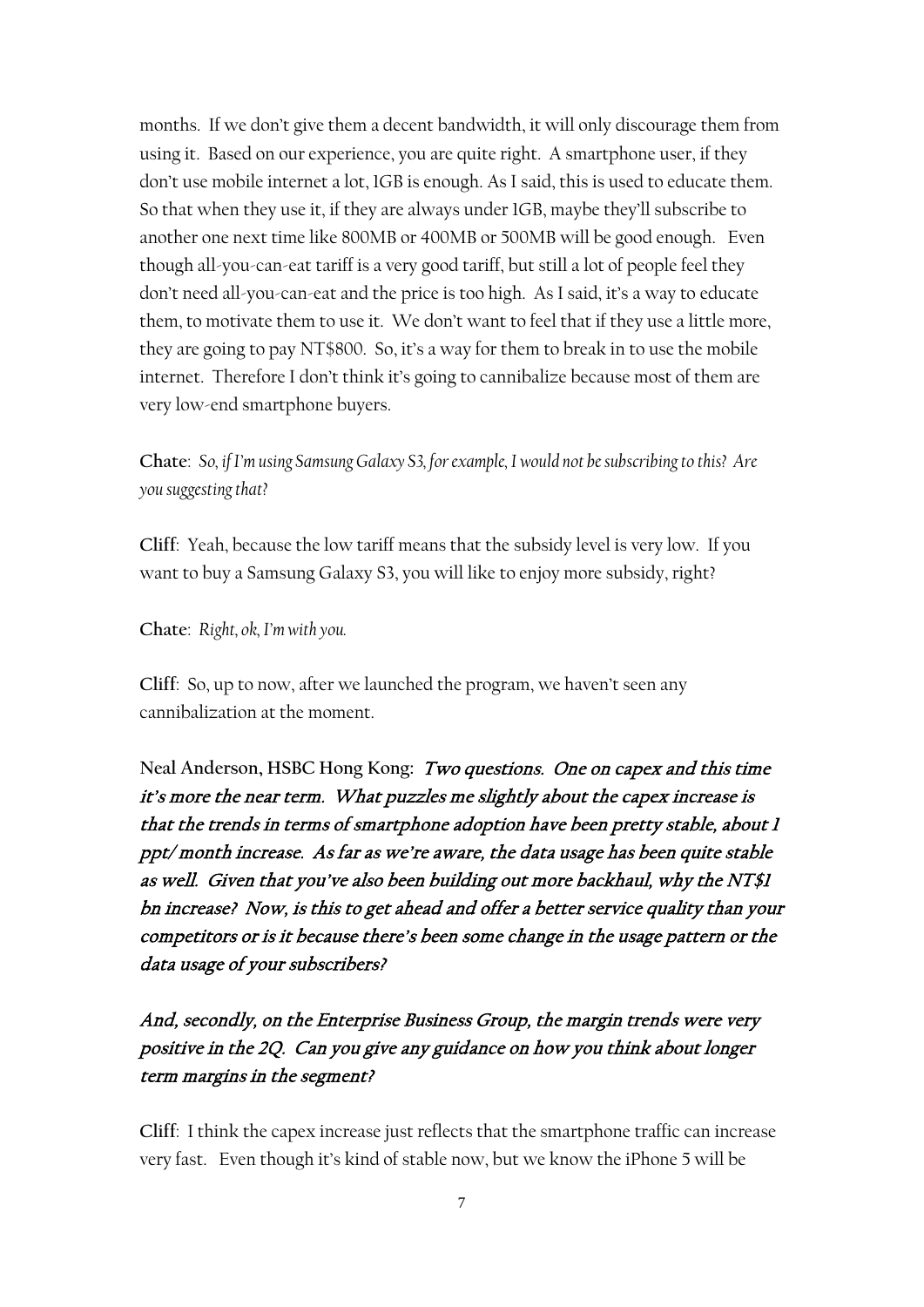launched in the 4Q, the iPad Mini will be launched in the 4Q, therefore currently our network planning is a little ahead. Because in the past, our network planning was to build enough capacityahead for several months. But, right now, because of the uncertainty, even though we think the current capex is enough until the end of this year, but we feel it's better to prepare earlier so that we don't fall into a situation where we will be caught off-guard like AT&T, like CHT. So, this is a precaution. We ask for extra capex so that we can build a certain buffer. That's for the  $1<sup>st</sup>$ question.

I think the EBG margin will continue to improve, but I wouldn't say significantly. We are trying to control the expense, we are trying to control the margin of products we sell, so I think the trend will continue.

**Danny Chu, Nomura HK:** First, back to the capex question, I understand the capex will be depreciated over a number of years. Since, in your presentation, you mention you are still confident in achieving your 2012 earnings guidance, should we expect, due to this NT\$1 bn additional capex expenditure, internally you are guiding for higher revenue, higher EBITDA in order to meet the 2012 net profit guidance that were being given out earlier this year?

In your presentation, you also mentioned the results of momo was slightly disappointing than your own expectations. Has that been incorporated into the 2012 earnings guidance we are being given or in your internal guidance when you did the budget, you didn't expect momo will be disappointing as it is right now?

And, finally, on the unlimited data pricing plan, assuming that NCC will not make any ruling on this even next year, does it mean we'll expect to see the capex for the mobile business to go higher and higher simply because consumers will continue to heavily use this unlimited data pricing plan?

**Cliff**: As we said, even with the increase of the capex, the management is fully committed and we do not see any reason that we can not achieve the financial guidelines we have. Even though the momo performance is not satisfactory at the moment, we do believe that we will achieve the financial guidelines. These have been considered into our financial guidelines. And we also considered the iPhone 5 impact to the expenses. So, I want to reiterate that we will achieve our financial guidelines.

As for the reason why the all-you-can-eat tariff hasn't been decided yet, at the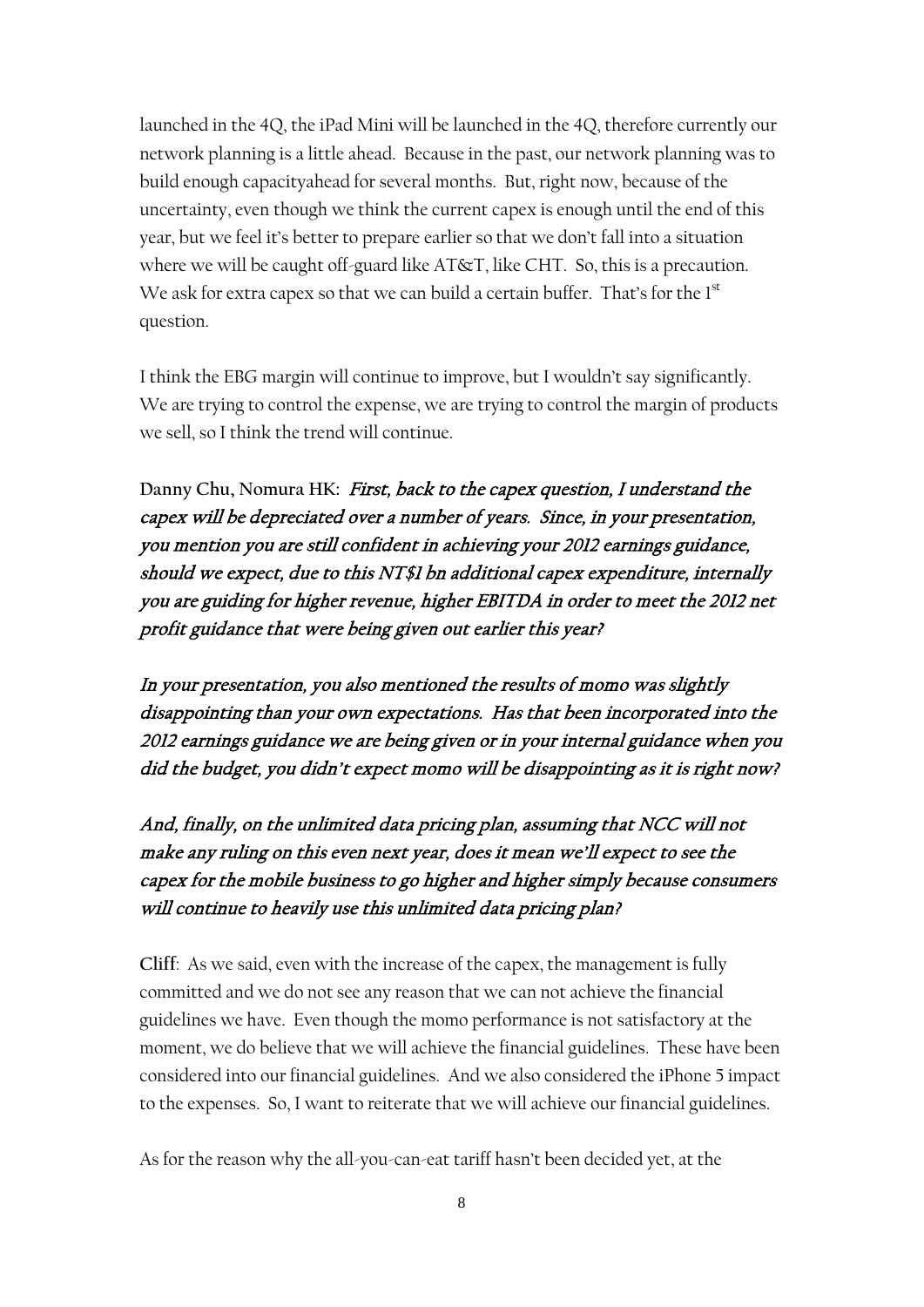moment, 4 of the 7 members of the NCC commission will be replaced by the end of July. So, the new commissioner will join in full on August  $I<sup>st</sup>$ . That's why a lot of things which are under discussion in NCC for the past two months didn't go anywhere because people are waiting for the new members of the NCC, but once they join, I think these issues will be raised again and we will have more discussion. That's why I mention maybe in the 4Q we can see certain results and guidance from NCC regarding this issue.

**Joseph Quinn, MacQuarie Taiwan:** Firstly, the NCC yesterday approved an amendment to the Telecommunication Act that would affect CHT's fixed line. I'm just interested at this stage, if passed by the Executive Yuan, what parts of the business would TWM be most interested in going into? I.e., would you increase your penetration into broadband using other than cable broadband you're using right now?

Secondly, on the blended smartphone ARPU, I do see there's a slight drop from the 1Q number that you gave in April. I understand that there will be an increase mix of low-end users that will be blending that down, but can you give an overall idea of your smartphone mix right now and the size of your smartphone user base?

Thirdly, the new promotions you have, 1GB and prepay plans, they all look like very good promotions and the advertisements here look very good on them. They, particularly the prepay plan, seem to be very focused on the student market as well. On that market segment, can you give us a sense of your, how you see yourself, are you particularly strong at this stage in the student market and you're defending that market or do you see this as a new growth market for you?

**Cliff**: As for the amendment of the Telecom Act, if that gets approved, it's going to help our broadband business, especially the home business unit because currently we sell cable modem. And there are still situations where you can not get access to the household. So, the customer will have two choices: either they can use cable modem as the circuit or they can use ADSL or fiber as the circuit. So, this is going to help our home business unit.

And the ARPU, Shirley, would you like to comment on the ARPU?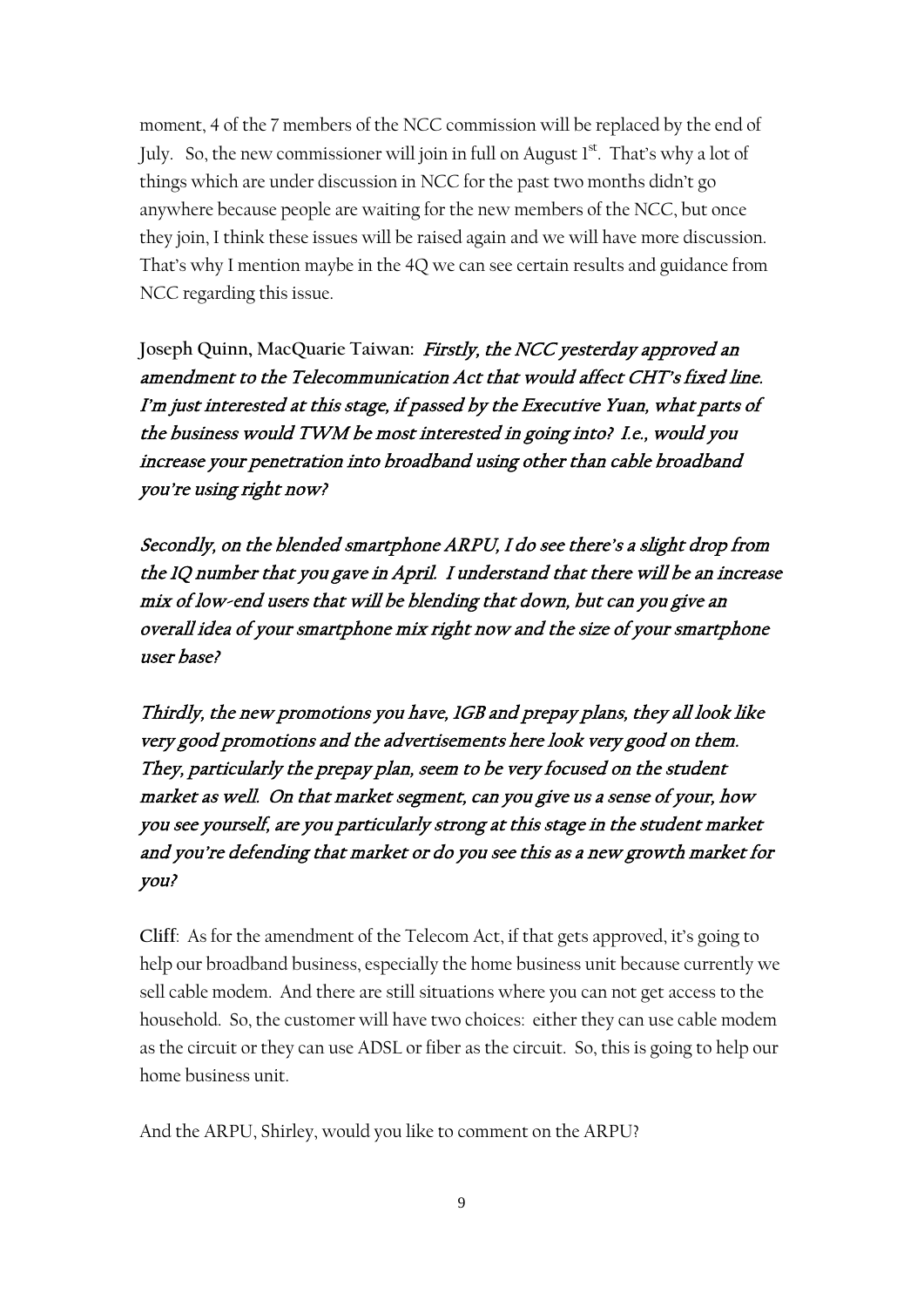**Shirley Chu, Director of Investor Relations**: Our 2Q blended ARPU is stable compared to 1Q, but if you strip out the impact from the prepaid service, then postpaid service, the ARPU continues to increase. So, for postpaid, ARPU alone compared to a year ago, ARPU was up by 3% YoY.

**Cliff**: As for the prepaid, the reason why we have that promotion is that traditionally we are #3 in the prepaid market. But we certainly see that because of the mobile internet, traditionally prepaid users are more voice-only. So, we don't have so much burden in this particular market. That's why we try to bundle the voice and data together because those things happen in the postpaid in the past, but it never happened in the prepaid. We think we can increase our market share in the prepaid market through this kind of promotion.

**Joseph**: *Can I follow up on the data side of things? FET had commented yesterday that they have seen an increase in data usage due to, particularly mentioning, video viewership. They made the comment that their average user's data has increased from 1GB to between 1.2GB and 1.5GB. I'm just wondering have you seen similar trends and could that potentially be some of thereasons why you're also increasing your data capex as well?*

**Cliff**: My colleagues have to check the first one. But, the increase of the capex has more to do with the number of smartphone users and less to do with the usage. It's purely because we see more and more smartphone users. In Taiwan, when you build a base station, it has to go through a very long and tedious process. And when you want to buy a base station, you need to submit plans to the NCC for approval. It's like if you have a traffic increase and you want to build a base station, you really need six to nine months in preparation. The data increase reflects the number of subscriber we expect and also we want to build certain capacity so that we can better accommodate if there is a surge in traffic or whatsoever in the future.

**Rosie**: And coming back to your question on our growth in data usage, on a QoQ basis, our data usage of these smartphone users is about half a GB.

**Joseph**: *So, your average smartphone usage is about half a GB?*

**Rosie**: No, increase.

**Joseph**: *Oh, increase by half a GB.*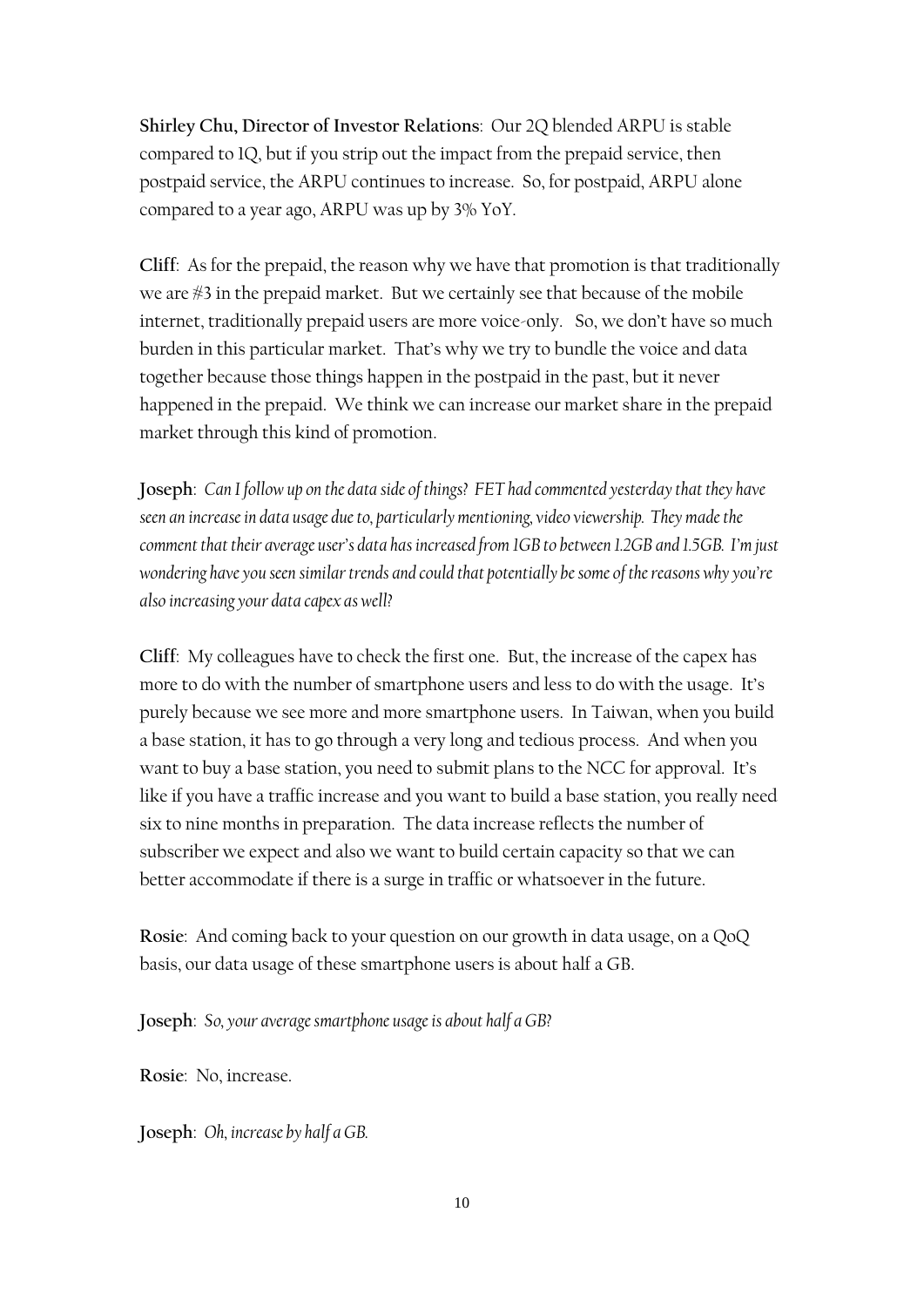**Rosie**: To 1.5GB.

**Lucy Liu, JP Morgan HK:** On your EBITDA margin, we have seen quite encouraging trends in 2Q in terms of margins of CBG and EBG business. So, it seems like on the monthly run rates, you're ahead of your full year guidance in terms of EBITDA margin trends. I think your guidance previously was 28%. I understand you probably include some of the iPhone 5 impact in the rest of the year. What's the trend excluding iPhone 5 for your business in terms of margin trend in the rest of the year? Can the operating leverage be strong enough to offset the impact of more handset sales and the iPhone 5 impact?

Number two, can I have an idea about your smartphone mix in terms of high-end and low-end? In terms of future pipeline in the rest of the year, what part of the segment you see the strongest growth?

Also, in terms of momo, it seems like the momo's margin is trending even lower and lower. Now, it's already to 4% in certain months. So, what do you think will be the floor for the momo's EBITDA margin? Do you think the environment will change the business in the  $2^{nd}$  half of the year?

Last question is competition. We realized that some of the smartphone competition is heating up by your competitors. Do you see any impact on your business in the month of July as a result of that? Also, what are your general measures to cope with such competition?

**Rosie**: EBITDA margin of 28% for the full year is for the whole company. We do see an improvement in CBG and EBG margins in the 1<sup>st</sup> half, slightly better than our expectations.

On your 2<sup>nd</sup> question of smartphone distribution, mid- to low-end accounted for about 45%.

And for the momo margin of the  $2<sup>nd</sup>$  half, basically the 2Q momo did not meet our expectations due to the weakened environment in Taiwan in particular. So, TV home shopping was adversely affected. We think their performance for the full year will still fall behind their target slightly as reflected in our numbers. We do hold promise for our performance as a whole other than momo. So, momo's slightly less than expected performance would actually be offset by our optimism of other businesses.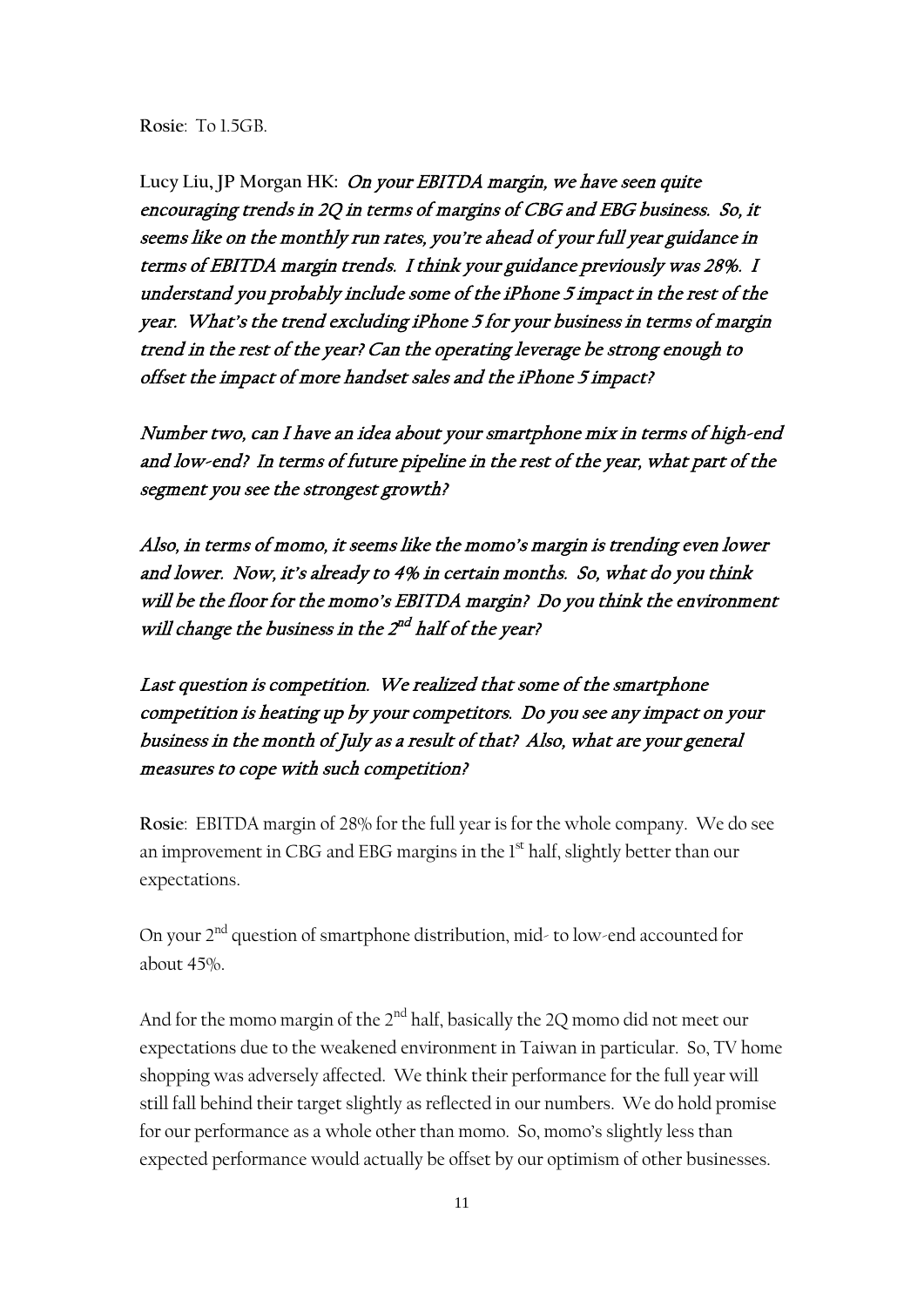**Lucy**: *Can I follow up one question regarding EBITDA margin? 1H CBG and EBG margin better than expectation, do you see upside risk to your 28% guidance for the full year, for the whole group?*

**Cliff**: 28%?

**Lucy**: *Yes, I'm sorry. 28%.* 

**Rosie**: Do you mean risk or ?

**Lucy:** *Upside risk. Due to the operating leverage, do you expect the margin trend should go up throughout most of your business?*

**Rosie**: Basically, we think we can outperform our target for the full year on the EBITDA margin front.

**Lucy**: *In terms of broadband, we're seeing a lot of regulatory pressure currently on CHT broadband, ADSL and fiber businesses. So, do you feel that the pricing pressure or regulatory pressure will apply to your cable broadband in the future?* 

**Rosie**: Cable broadband is under the jurisdiction of the local government, which is different from NCC.

**Lucy**: *So, meaning that they're not going to be under pressure in terms of boosting penetration?*

**Cliff**: Let me point it this way, even though CHT has pressure from the government, in general, the cable broadband is selling at 15-20% discount compared to CHT. Of course, if CHT lowers the price, it's going to put pressure on the cable broadband. Please remember that this also means that people will switch to higher speeds. Therefore, in the past, CHT has lowered several times; it only increased the usage and people moved to higher speed. So, it means that our ARPU will be higher. So, with this compensation, we don't see the EBITDA will be negatively impact by the CHT pricing pressure.

**Steven Liu, Standard Chartered HK:** Regarding momo, I think in the past few quarters, its deteriorating margin, I'm afraid you maybe in a loss in the last month in the momo business. Are you taking some measures to reverse the trend, or are you really concerned about the outlook in the coming few years in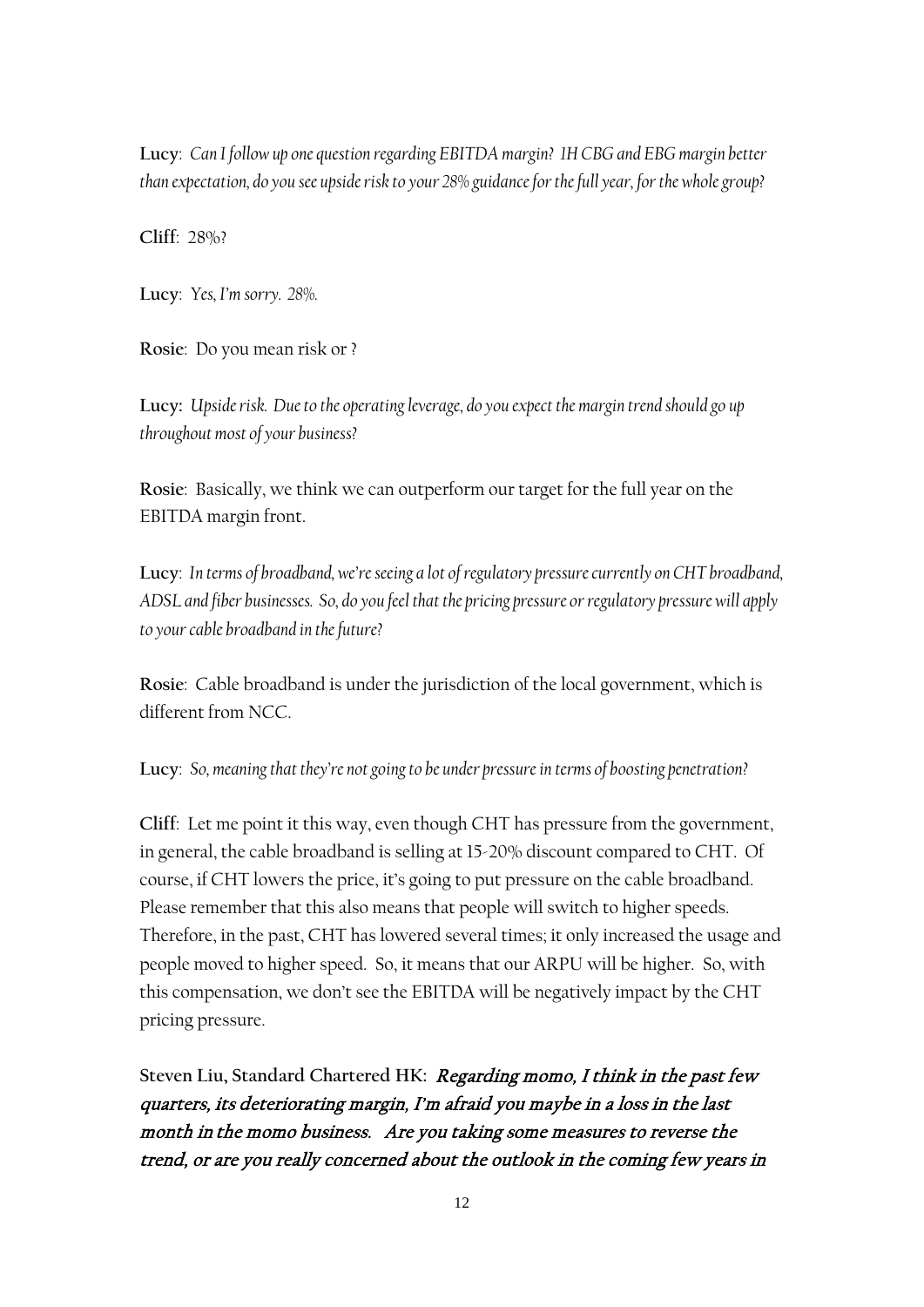the momo business because it's a really big segment of your total revenue?

The  $2^{nd}$  question is regarding cable. I think CHT is aggressively upgrading the broadband to fiber. I think this technology is difficult for you to upgrade cable broadband to compete with fiber to the home. So, would you be aggressively competing, investing in cable or taking some defensive measures in the cable business?

**Cliff**: Regarding the cable broadband, I think they may be some misunderstanding. First, compare with CHT, we do have some certain advantages. Remember, going to your household, the cable operators have coaxial cable. Coaxial cable tends to carries more than 100MB/ second. While, in the meantime, even though CHT has FTTx services, but it's very difficult to really carry a fiber to the household. They can bring the fiber to the curb, but, inside, the wiring unless you have a totally new building, but most likely, most of the traditional buildings you still have twisted pair. Therefore, it's very hard for CHT to bring the speed up to a level. Besides, fiber to electrical terminal is very expensive. Therefore, even though CHT increase the speed, they can not increase the higher speed to all the household while, in the meantime, the cable operators can increase a higher speed and to a lot of households. Therefore, we don't see CHT's raising the speed bar presenting a problem to us because we are also increase heavily in the cable infrastructure.

As for momo, I'll let Rosie answer it.

**Rosie**: momo's situation, we are quite concerned over momo's less than satisfactory performance in the 2Q. As I mentioned earlier, it's mainly because of the less-thanexpected performance of their TV home shopping business as well as their catalogue business. We have demanded that they review their situation and cut their cost and expenses to meet their targets. Having said that, we have prepared they may not achieve their annual guidance. As I mentioned earlier, we think their Chinese operation is still losing money and turnaround period may be slightly longer than our original expectation. But they have sent a brand new team over to China to review the situation and to hopefully ramp up business there as originally scheduled. Anyway, we have confidence in achieving our full year target despite of momo's lessthan-satisfactory performance.

Steven: A follow-up on the cable business, what is the maximum speed can you achieve to upgrade *the cable broadband? Can it be over 100MB?*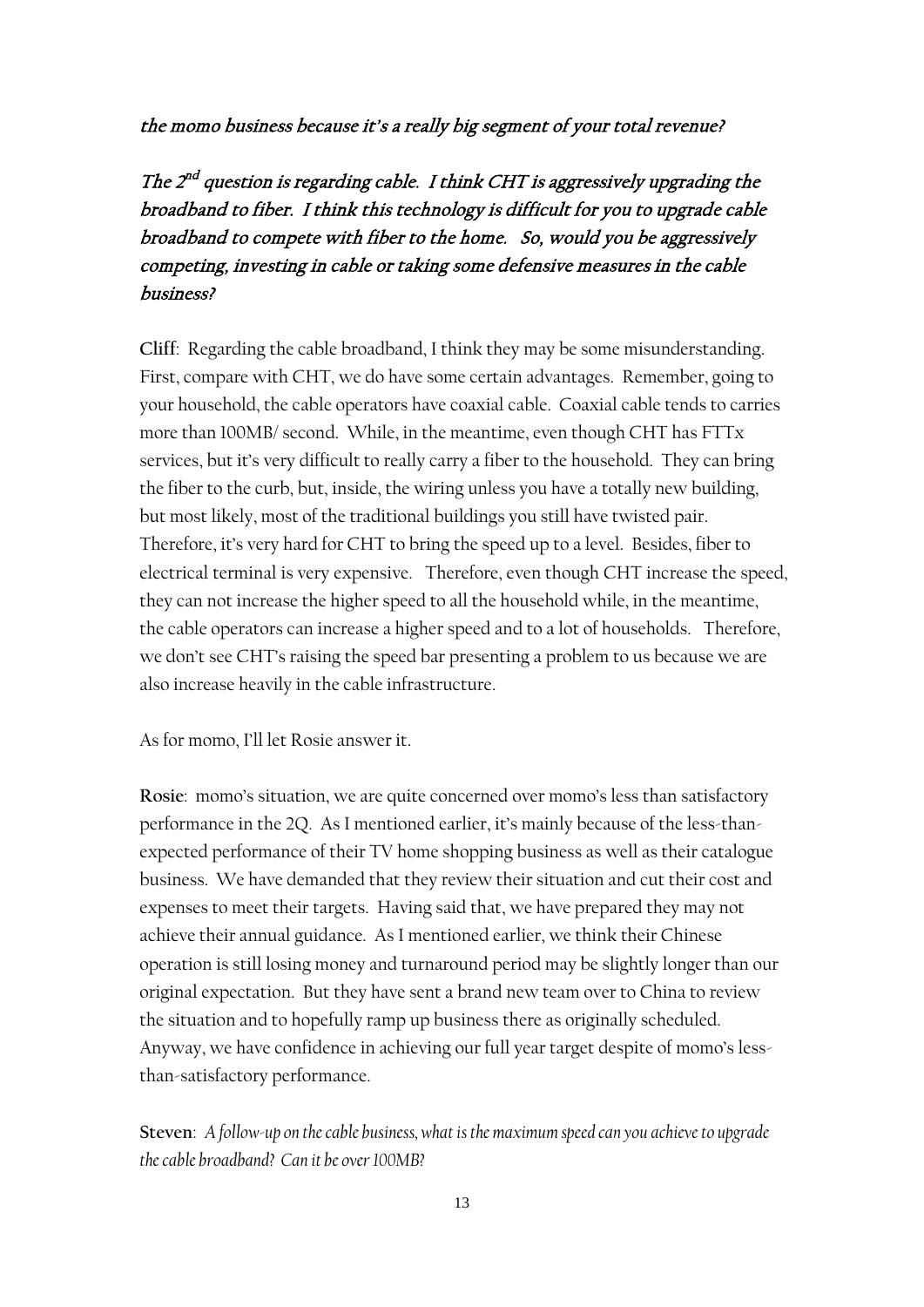**Cliff**: Can be 100MB, can be 150MB, it can be even 300MB. It's no problem for the cable operator. If you look at the United States, Comcast or Time Warner has never lost in the speed game against the telecom operators, even if you introduce the DOCSIS 3.0 or anything. As I said, the cable installation in the household provides a better bandwidth than the twisted pair and it's very difficult to replace all the twisted pair with fiber in all the households.

**Joseph Quinn, MarQuarie TW:** Can I ask one question in relations to the cable TV business as well? On the digital TV side, we have seen some of your cable peers becoming rather aggressive in their digital set-up boxes and also offering recording ability to the users as well and trying to joint market with some of the Olympic events that's coming up. I'm just wondering what's your forecast at this moment, I remember you did comment on digital subscriber forecast before, but I'm just wondering have you potentially increased those or are you looking to be more rapid in the adoption of digital TV among your user base?

**Cliff**: All those things related to digital recorder, we are going to introduce in our territory. So we are aggressively pursuing that approach. Plus, we are anxiously sourcing a better, cheaper set-up box to further penetrate the digital TV market. I think some of this will get implemented before the 1<sup>st</sup> half of the next year. As you know, we have a commitment and the government currently has kind of a mandate ask the cable TV operator to provide digital TV 100% by the end of 2014. So, we are very aggressively pursuing to increase our penetration.

**Joyce Zhou, Barclays HK:** First, I just want to get an idea on the ARPU difference between the low-end to the mid-end smartphone users vs. the highend smartphone users such as the iPhone and the Samsung Galaxy S3.

Also, on the Telecom Act, I saw some news comment that NCC would like to lower CHT's fixed-line market share to 50% to 70% from current over 90%. How much do you think cable broadband players get from the market share and what do you think of the competitive environment change from this?

My third question is also regarding momo. If you look at the momo margin, I think in June the margin declined to 2.3%. So, just wondering do you think the June number would be the bottom for the momo business? Do you think there could be a chance things can be worse than the June number?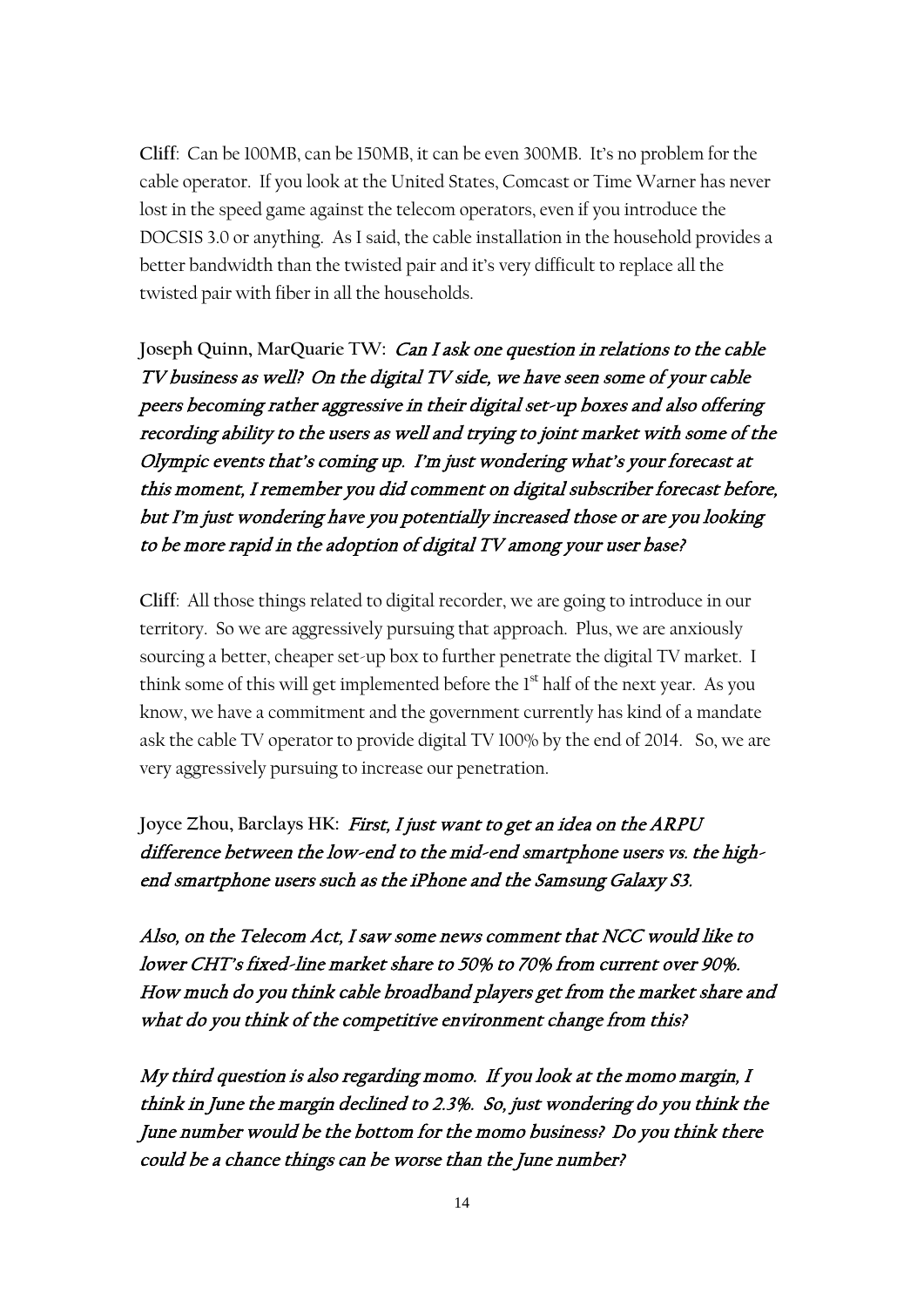**Rosie**: The ARPU difference is about NT\$700 between the high-end the low-end. I'll leave the Telecom Act question to Cliff later.

And, on momo margin, I think it's probably the bottom already. As told by momo and if you look at their seasonal changes in the past, 3Q and 4Q tend to be better quarters for them.

Cliff will elaborate on the Telecom Act.

**Cliff**: If you look at the United States, the cable operators pick up more than 40% of the broadband market. I think, in Taiwan, we can assume reasonably that the cable operators can take up more than 40%. Plus, in the United States, the cable operators are pure cable operators. In Taiwan, we own the cable operators, so with our telecom expertise, we can help our household business group to penetrate even further. I think over 40% is quite reasonable.

**Lucy Liu, JP Morgan HK:** I have a follow-up question on this Telecom Act. According on the newsflow, seems like the NCC actually urges CHT to release some of its local loop or last mile linkage so that it can actually release some of the market share to the other operators in terms of fixed-line and broadband. So, just wondering, what's your strategy if CHT actually agrees on this one? And what's the approach are you going to do this for this local loop or last mileage, are you going to build most of the network by yourself, increasing capex on that or whatever other ways?

Number two is also related to my previous question on the mobile smartphone competition. Are you seeing any heating up competition-wise in the latest month? If so, what's the impact on your business and monthly operation trend so far?

**Cliff**: If CHT released last mile, it's going to help our home business group because we sell cable modem and now we have the last mile. I think it's going to benefit players which have strong presence in the territory. It doesn't necessarily benefit the fixed-line operators because the fixed-line operators traditionally have kind of given up the market because they have tried ten years without success. So, the fixed-line operators currently are not focusing in that area. But, for cable TV operators, they are still pushing in that market, so it is going to benefit them more.